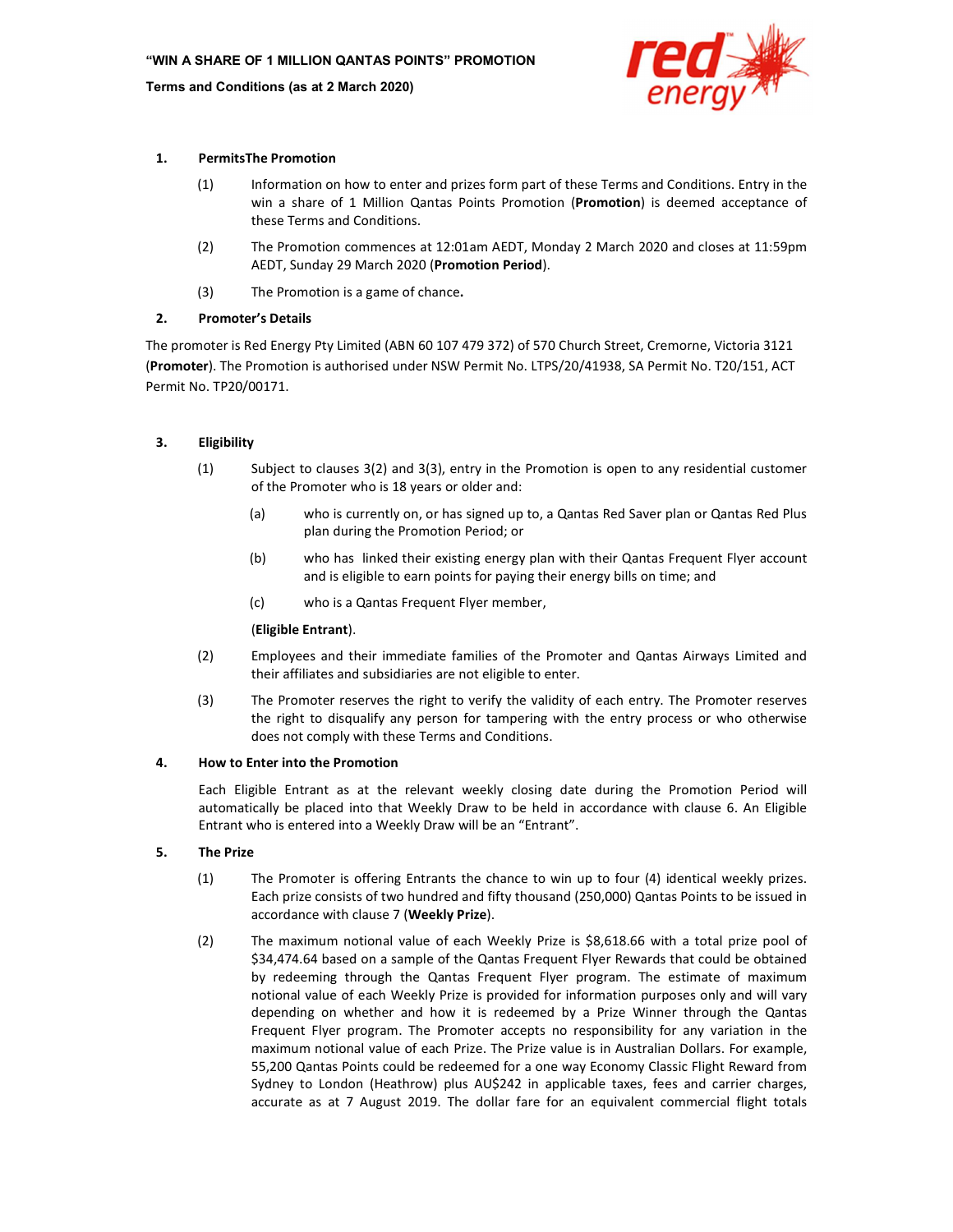

AU\$1,903 including taxes fees and carrier charges. The Promoter accepts no responsibility for change in prize value between now and the ultimate date on which the prize is taken.

# 6. Prize Winners

(1) There will be four (4) weekly draws conducted for the Promotion as set out in the table below (Weekly Prize Draw). All draws will take place via electronic draw at 11:00am on the dates specified in the table below at the offices of Anisimoff Legal located at 210 Central Coast Highway Erina, NSW 2250. Entries in each Weekly Prize Draw may be entered into subsequent Weekly Prize Draws, if the Entrant is still an Eligible Entrant.

| <b>Weekly Draw</b> | <b>Entries open</b>            | <b>Entries</b><br>close       | Weekly Draw<br>date | <b>Publication</b><br>Date | <b>Unclaimed</b><br><b>Prize</b><br><b>Draw</b><br>date |
|--------------------|--------------------------------|-------------------------------|---------------------|----------------------------|---------------------------------------------------------|
| Weekly Draw 1      | 12:01AM AEDT<br>2 March 2020   | 11:59PM AEDT<br>8 March 2020  | 9 March 2020        | 11 March<br>2020           | 3 July 2020                                             |
| Weekly Draw 2      | 12:01AM AEDT<br>9 March 2020   | 11:59PM AEDT<br>15 March 2020 | 16 March<br>2020    | 18 March<br>2020           | 3 July 2020                                             |
| Weekly Draw 3      | 12:01AM AEDT<br>16 March 2020  | 11:59PM AEDT<br>22 March 2020 | 23 March<br>2020    | 25 March<br>2020           | 3 July 2020                                             |
| Weekly Draw 4      | 12:01 AM AEDT<br>23 March 2020 | 11:59PM AEDT<br>29 March 2020 | 30 March<br>2020    | 1 April 2020               | 3 July 2020                                             |

- (2) The first valid entry drawn in each Weekly Prize Draw will win the Weekly Prize (Weekly Prize Winner).
- (3) Within two (2) business days of the Weekly Prize Draw, the Promoter will notify the Weekly Prize Winner by:
	- (a) email, at the email registered with the Promoter;
	- (b) telephone, at the telephone number registered with the Promoter;
	- (c) publishing the Weekly Prize Winner's names on the Promoter's website at: www.redenergy.com.au/win; and
	- (d) publishing the Prize Winners' names in The Australian newspaper.
- (4) If a Weekly Prize Winner:
	- (a) responds within 3 calendar months of the Weekly Prize Draw, they will have been deemed to have accepted their Weekly Prize (Winner's Acceptance); or
	- (b) fails to respond within 3 calendar months of the Weekly Prize Draw , their Prize will be deemed unclaimed.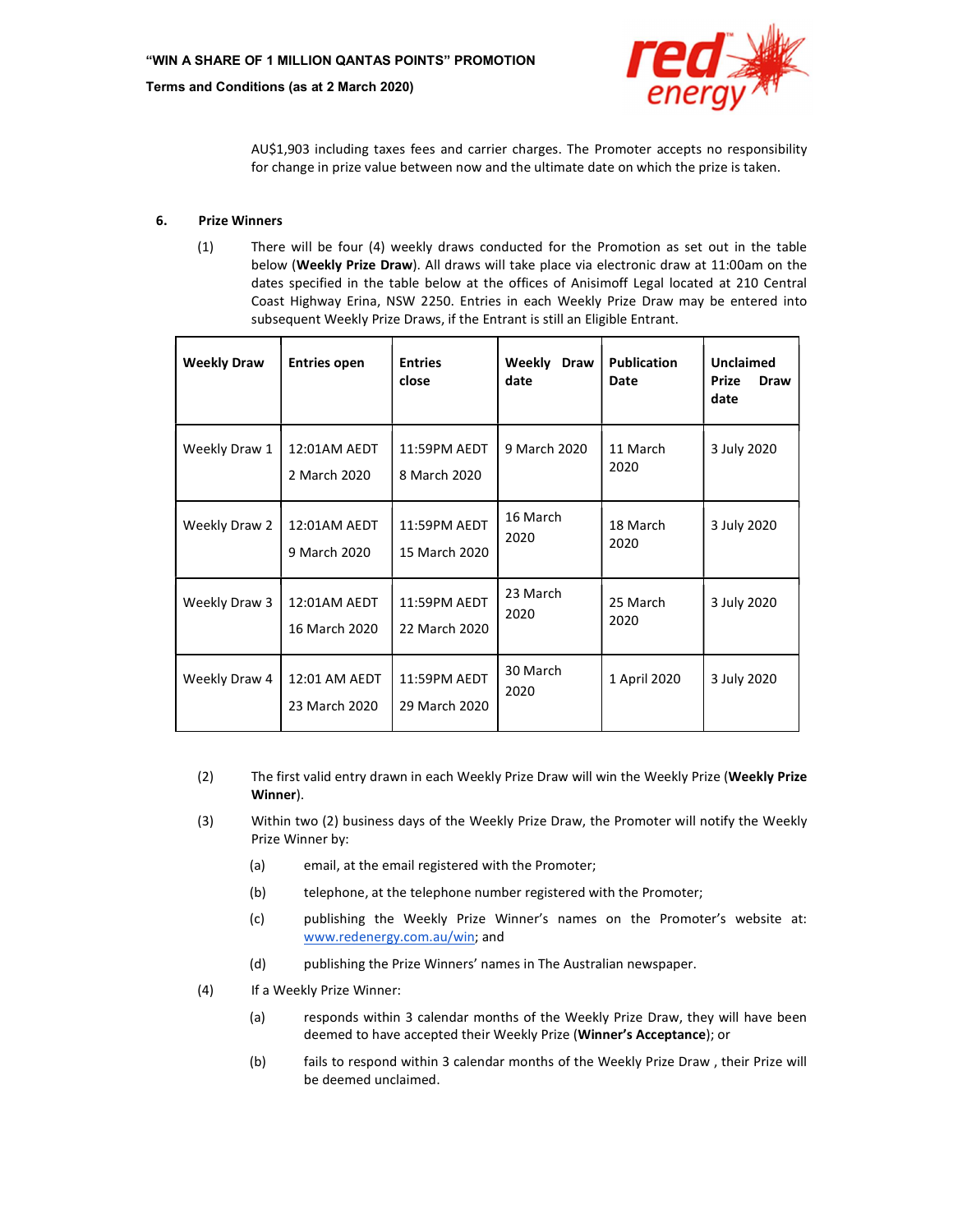

(5) The Promoter may conduct such further draws as necessary for any unclaimed Weekly Prizes (subject to the approval of the relevant gaming authorities in each State). The redraw will be conducted at the offices of Anisimoff Legal located at 210 Central Coast Highway Erina, NSW 2250 at 12:00pm AEDT on 3 July 2020, subject to any written direction given under applicable law. Any Prize Winner(s) of an unclaimed Prize will be notified in the manner set out in clause 6(3). Any further draws that may be required to allocate any Prizes that remain unclaimed following the redraw held on 3 July 2020 will be conducted in accordance with the instructions of the relevant State gaming authorities.

# 7. Prize Details

- (1) Following the relevant Winner's Acceptance, the Weekly Prize will be credited to the Weekly Prize Winner's Qantas Frequent Flyer account, provided that Red Energy is responsible for the Prize Winner's electricity and/or gas account and the Prize Winner has not transferred to a new energy retailer. If a Prize Winner's energy account has not transferred to Red Energy as at Prize Draw, the Prize will not be credited the Prize Winner's Qantas Frequent Flyer account until Red Energy becomes responsible for the Prize Winner's energy supply.
- (2) The Promoter is not responsible thereafter for the manner in which the Qantas Points are credited or any characteristics of those points. Qantas Points awarded must be redeemed, in accordance with and subject to the Terms and Conditions of the Qantas Frequent Flyer program.
- (3) The redemption of each Weekly Prize is subject to the availability of rewards that may be obtained through the Qantas Frequent Flyer program.
- (4) In the event that a Weekly Prize is redeemed for reward travel, the winners should be aware that the number of reward flight seats available is limited and availability depends on the flight, date, season and destination and some flights may not have any reward seats available. The winners will be responsible for all applicable taxes, fees and carrier charges of reward travel or accommodation booked by redeeming their prize. Taxes, fees and carrier charges vary depending on departure points, routes, exchange rates and dates of travel, are subject to change without notice and are quoted at the time of booking. Reward flights must be booked at least 24 hours before scheduled departure (and other advance booking requirements may apply). Reward travel is subject to the fare rules and the Conditions of Carriage of the relevant carrier. Compliance with immigration, health or other government requirements is the responsibility of the winner.

### 8. Other Matters Relating to the Promotion

- (1) If a Weekly Prize or receipt of it incurs a tax liability, the Weekly Prize Winner is liable for payment of such tax.
- (2) The Promoter's decision is final and no correspondence will be entered into.
- (3) It is a condition of accepting a Weekly Prize that the Weekly Prize Winner accepts the conditions applicable to the Weekly Prize. The Weekly Prizes cannot be transferred, exchanged or redeemed for cash.
- (4) Subject to State legislation and (if required) the approval of any relevant gaming authorities, the Promoter reserves the right to substitute the Weekly Prize in whole (or any of its components), with a substitute prize of equal or greater value and the Weekly Prize Winner will be notified accordingly.
- (5) Acceptance of the Weekly Prize is deemed consent for the Promoter to use the Weekly Prize Winners' details, voice, image, likeness and photographs for promotional, marketing and publicity purposes on the Promoter's website or in other forms of social media or on other websites or in any other media used by the Promoter for an indefinite time without any further attribution, reference, payment or other compensation to the Prize Winner.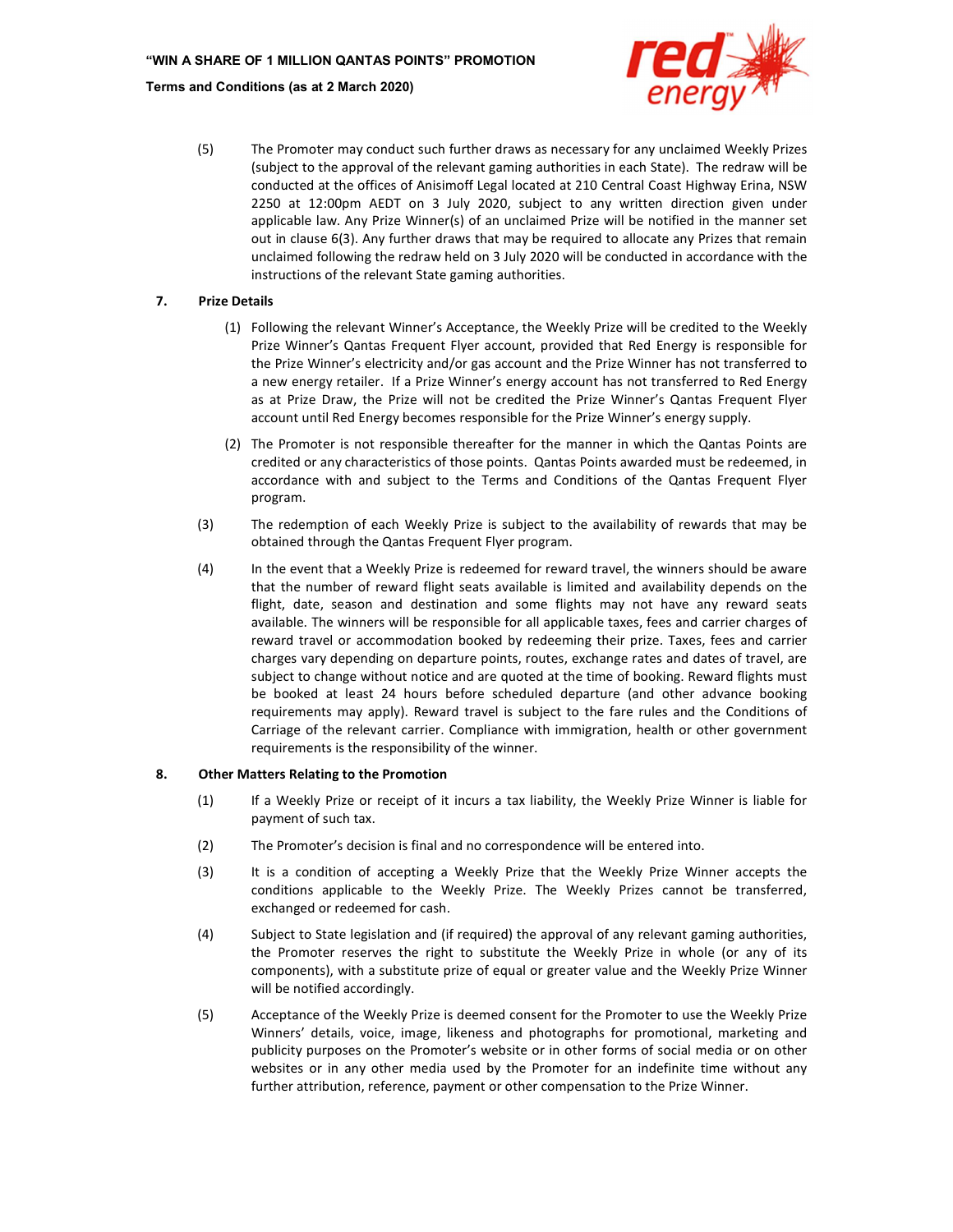

(6) Each Entrant must comply with any requirements for the use of Facebook, and his/her Facebook account. This Promotion is in no way sponsored, endorsed or administered by, or associated with, Facebook. You understand that you are providing your information to the Promoter and not to Facebook. The information you provide will only be used for prize notification, competition related announcements and the Promoter's communications. By entering into this Promotion you agree to release Facebook from any or all liability in relation to this Promotion. Any questions, comments or complaints regarding the Promotion should be directed to the Promoter and not Facebook.

#### 9. Privacy

By entering this Promotion, each Entrant is taken to consent to the Promoter using the Entrant's personal information to administer the Promotion and disclosing the Entrant's personal information to organisations that assist the Promoter with administering the Promotion to third parties as required by law. If the information requested is not provided by the Entrant, the Entrant may not participate in the Promotion. For details about how the Promoter may use your information, and what your rights are under Australian privacy laws, please refer to the Promoter's Privacy Policy available at https://www.redenergy.com.au/privacy.

#### 10. Liability

- (1) Nothing in these Terms and Conditions limits, excludes or modifies or purports to limit, exclude or modify the statutory consumer guarantees as provided under the Australian Consumer Law (Schedule 2 to the Competition and Consumer Act 2010 (Cth)), or similar state-based consumer protection laws (Non-Excludable Guarantees).
- (2) Except for any liability that cannot by law be excluded, including the Non-Excludable Guarantees, the Promoter and its related bodies corporate (including their respective officers, employees and agents) exclude all liability (including negligence), for any personal injury; or any loss or damage (including loss of opportunity) whether direct, indirect, special or consequential, arising in any way:
	- (a) out of the Promotion; or
	- (b) without limiting clause 10(2)(a), out of: (i) any technical difficulties, equipment malfunction, any delayed email, any error, omission, interruption, deletion, defect, delay in operation or transmission, communications line failure, technical problems or traffic congestion on the internet or any website (whether or not under the Promoter or its related bodies corporates' control); (ii) any theft, destruction, unauthorised access or third party interference of entries under this Promotion; (iii) any entry or Prize claim that is late, lost, altered, damaged or misdirected (whether or not after their receipt by the Promoter) due to any reason beyond the reasonable control of the Promoter or its related bodies corporate; (iv) any tax liability incurred by a Prize Winner or Entrant; or (v) use of a Prize.

#### 11. Variations

- (1) Subject to the approval of any relevant gaming authorities, the Promoter reserves the right at its sole discretion to modify, suspend or terminate all or part of the Promotion, or disqualify and prohibit further participation in this Promotion, in the event that any portion of this Promotion is compromised by a virus, bugs, non-authorised human intervention, hackers or other causes beyond the reasonable control of the Promoter which, in the sole opinion of the Promoter, corrupts or impairs the administration, security, fairness, or proper conduct of the Promotion.
- (2) The Promoter reserves the right to update these Terms and Conditions from time to time in its sole discretion for administrative reasons or to ensure efficient operation of the Promotion. Changes will be posted on the Promoter's website at www.redenergy.com.au/termsandconditions.